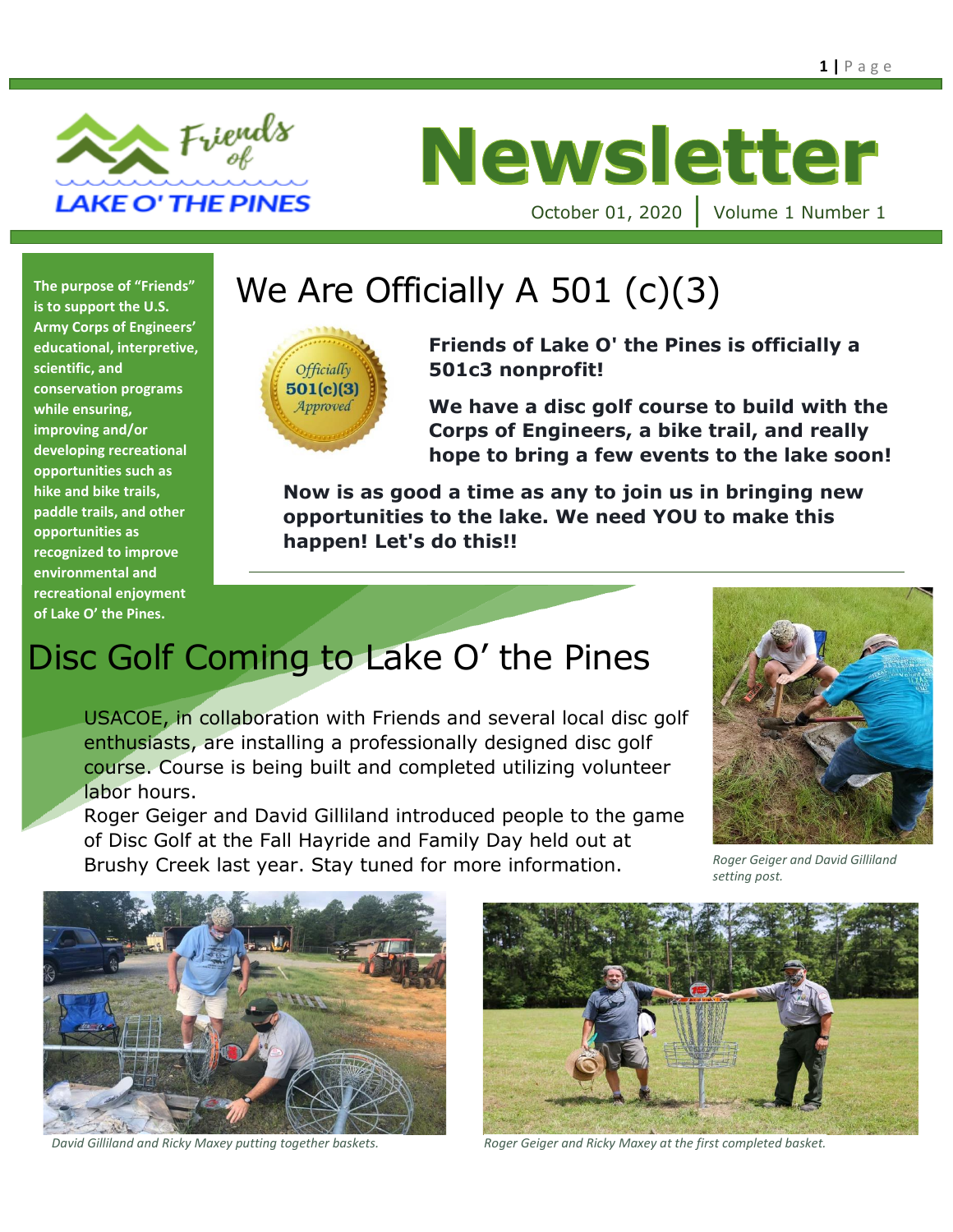## **What's Your Interest?**

#### Trails?

Did you know that there are trails all over Lake O' the Pines? Walking trails, biking trails, hidden trails… If you enjoy this type of activity you may be interested in joining up with the trail group. Now that the weather is cooling down, we are gearing up to get to work. People are needed to help clean and maintain the trails, walk them and alert to any needs or concerns. Trail work was done at Alley Creek by these awesome volunteers.





### Birding?

From bald eagles to pelicans, hummingbirds to herons, Lake O' the Pines is home to a vast variety of birds. If this is where your interest lies you may be interested in joining the birding group. With topics ranging from photography, identifying, to even just enjoying nature, this may be the group for you.



# Interested in Joining Friends of Lake O' the Pines?

**Please download the [PDF form](https://img1.wsimg.com/blobby/go/38e595fe-d0cd-4826-8b52-a3e034905992/downloads/MembershipForm%202020.pdf?ver=1574098225428) and return it to us at [info@friendsoflotp.com.](mailto:info@friendsoflotp.com) Payment can be submitted through PayPal with the DONATE button. You may also give us a check or cash but please do not mail cash. Please note your name and information in the NOTES on your payment and "Wish to Join" so we can link it to your membership form.**